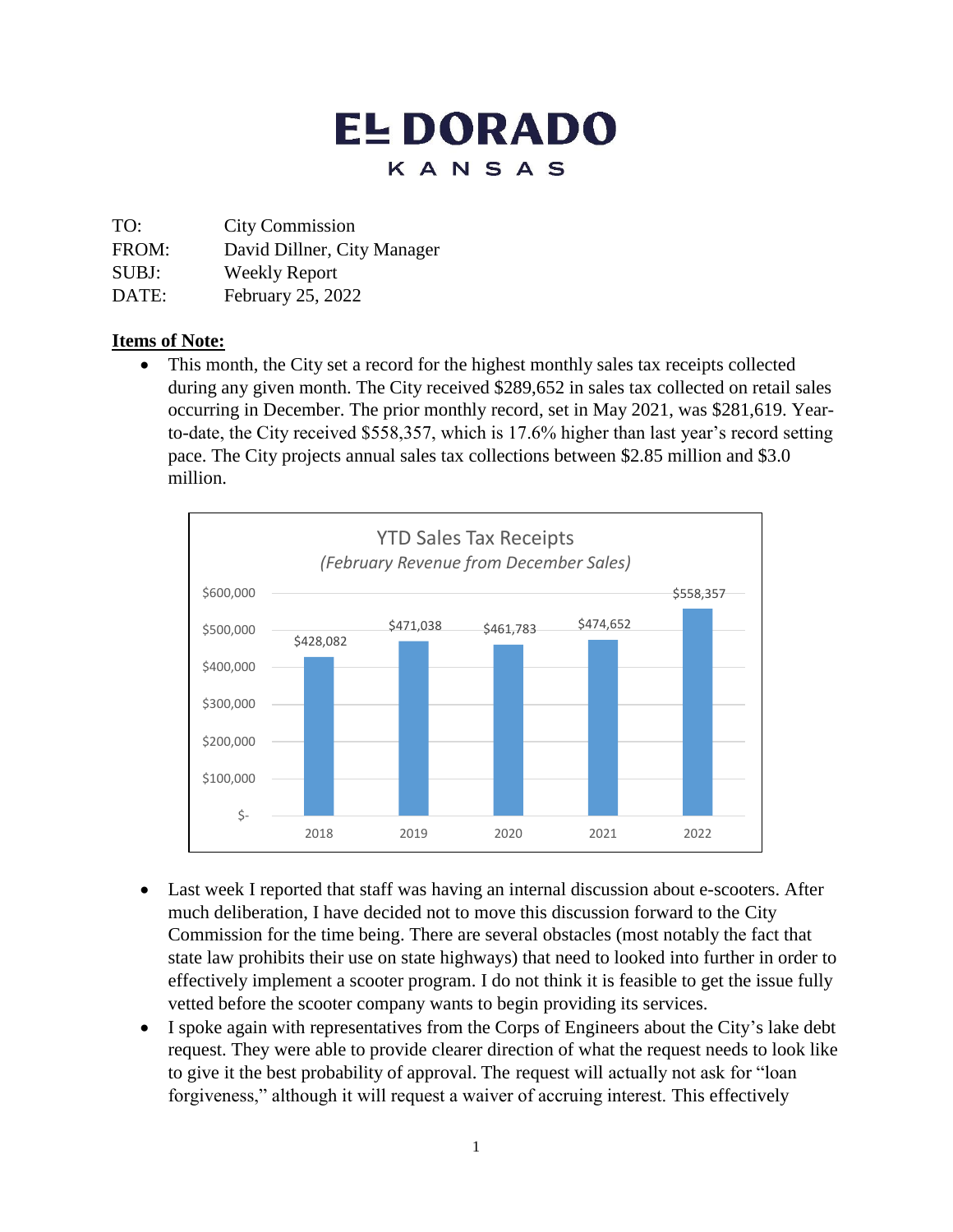means that Congressional action could reduce the current \$53 million obligation for future storage capacity to the amount of the loan before interest started accruing on it. For reference, the City owed \$18 million on the future storage capacity before interest starting accumulating after the ten-year interest free period following the initial draw of stored water. I am revising the City's request letter based on the input received from the Corps. They also stated that this was the best time to submit a request as Congress was putting together the next version of the Water Resources Development Act (WRDA). The WRDA provides the legislative mechanism for a request of this nature to be considered.

• The table below shows the City's unaudited year-end financial position for various operating funds. This table allows you to see which funds spent down fund balance and which funds added to fund balance.

| <b>Year-End Treasurer's Report (unaudited)</b> |                          |                       |
|------------------------------------------------|--------------------------|-----------------------|
| <b>Fund</b>                                    | <b>Beginning Balance</b> | <b>Ending Balance</b> |
| General                                        | \$2,981,014              | \$2,394,975           |
| Airport                                        | \$122,246                | \$154,576             |
| <b>Major Street</b>                            | \$24,726                 | \$211,000             |
| Stormwater                                     | \$431,660                | \$392,145             |
| Tourism                                        | \$281,735                | \$298,980             |
| Water                                          | \$1,729,846              | \$3,233,839           |
| Sewer                                          | \$1,127,418              | \$1,540,509           |
| Refuse                                         | \$697,989                | \$918,211             |
| <b>Compressed Natural Gas</b>                  | \$36,505                 | \$25,761              |
| Data Processing                                | \$231,313                | \$296,944             |
| <b>TOTAL</b>                                   | \$7,730,345              | \$9,555,863           |

- KDOT informed the City that the K-254 Corridor Management Study to look at planning and safety improvements along the K-254 corridor between I-135 and Shumway Road was approved for state funding. The local governments located along the corridor requested the study and agreed to participate in the cost of the project. The City's share of the project is \$11,100.
- Staff met with Todd Carter of Butler Community College to begin planning improvements to East Park to better accommodate softball activities. The meeting was to start a conversation about the projects that both the City and College would like to see in the park and to discuss a plan for constructing a concession stand/restroom facility. Butler has also expressed an interest in constructing a locker room and potentially fencing off the North Field for exclusive use. Communication with Dr. Krull suggests that the concession stand/restroom facility may wait until 2023 or 2024 so the College can formalize its plans and raise funds.
- I have started to meet with randomly selected employees for lunch each month. These meetings provide an opportunity for employees to ask questions or discuss a specific topic. In this month's meeting we discussed topics to use to inform the public through comedy shorts. The City plans to create a production company (Prospector Productions)